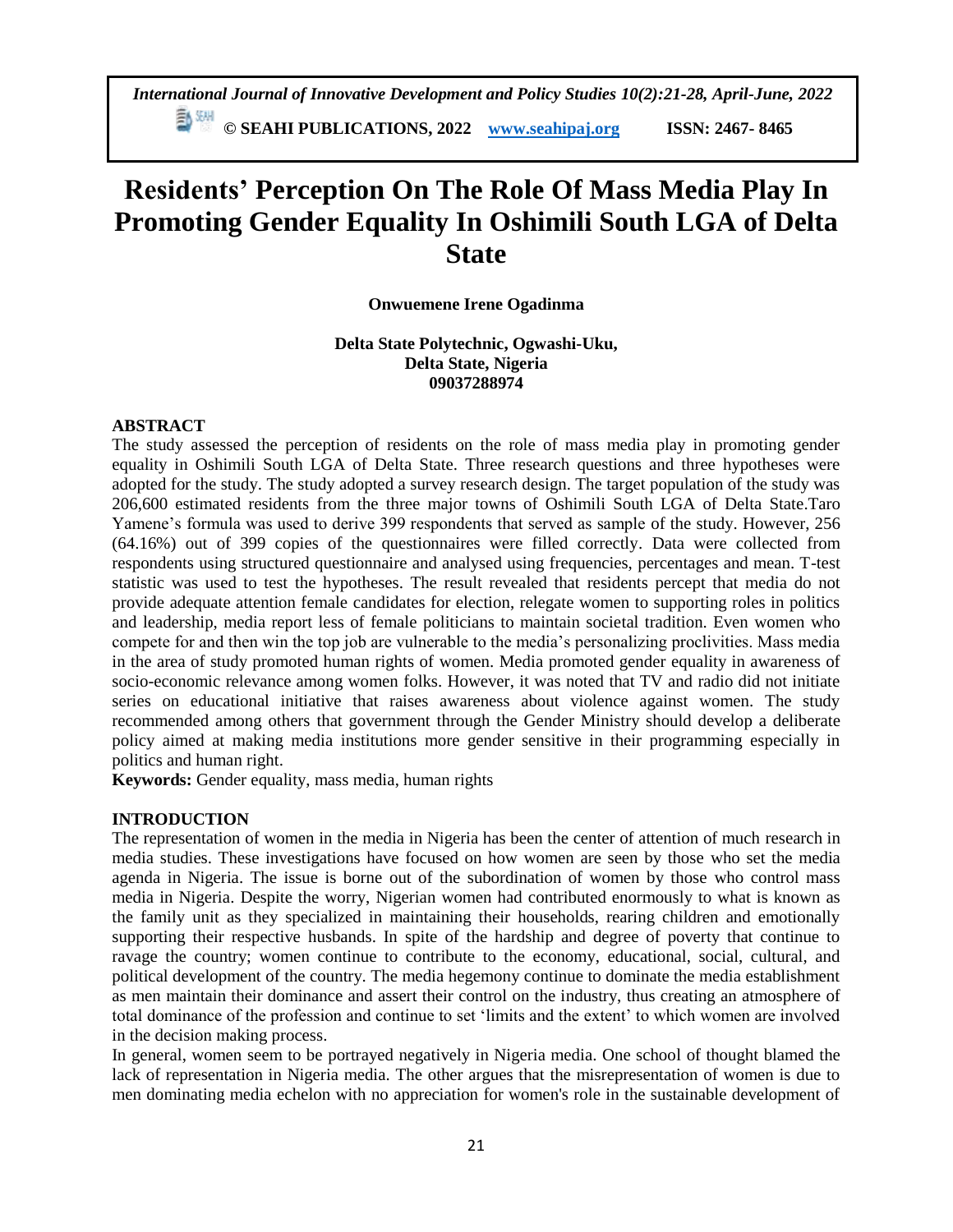media. However, there have been agenda that targets the improvement of women's careers in the industry have produced positive results in a number of settings. According to Amina (2012), the increasingly global and commercial structures of media institutions do not sit easily with the adoption of gendersensitive measures. Omenugha (2011) indicts the Nigerian media on their politics of exclusion, noting that the Nigeria media is guilty of stereotyping and is caught in this web of discordant culture that continues to exclude women. She contends that leaders in the media industry continue to give women little voice, demean them through various forms of stereotypes, and increases their vulnerability, all of which now contributes to trapping women in the vicious circle of poverty.

The 1999 Constitution of the Federal Republic of Nigeria clearly assigns a role to the media: section 21 directs that the media "shall at all times be free to uphold the fundamental objectives and uphold the responsibility and accountability of the government to the people". Sawant (2010) observe that "the mass media reach the largest section of the society directly or through secondary readership and viewership, regularly, constantly almost every hour of the day, and also intimately". Apart from the twenty four hours news bulletins of the electronic media like television and radio, even newspapers are published at different hours of the day. With the advances in communication technology, the news can be collected from any part of the world.

The mass media in this regard serve to assist in the constant promotion of gender equality and empowerment by planning and mounting sustainable enlightenment campaigns for general awareness about the potential leadership quality of women and their role in sustainable development in developing countries. It is only the media that can serve to set the agenda towards the enforcement of gender equality and empowerment in all spheres for public debate, discussion, awareness, participation and help to mobilize the people. Mowlana (2014) seems to corroborate this when he stated that the mass media must provide a voice to the dissenter and the downtrodden freedom of speech, of the press, and of information, are vital for the realization of human rights.

Gender balance is obviously one of the most controversial issues in the public domain. The equal treatment of people, irrespective of gender, has for long been an issue of concern. It is the thinking of many, especially human rights activists, that people should be treated equally. It has been observed by the researcher that each time the issue of gender balance is raised in areas of Oshimili South LGA, people quickly swing the pendulum towards women while frowning at media portrayal of women. While that may not be entirely wrong, it is important to add that cases abound where men's cruelty to women is trivialised, by either being under reported by the media or not reported at all.

The responses of the people of Oshimili may be dicey about the report of gender issues especially as some think that the culture of the people sees nothing wrong in the lopsided reported of the media. On the other hand, some persons seem to agree with the perception of the global world on gender equality. This implies that the perception of the people is not clear on the matter. It is against this justification; the study seeks to strengthen this problem by assessing the perception of residents on the role of mass media play in promoting gender equality in Oshimili South LGA of Delta State

## **Purpose of the Study**

The main objective of this study is to assess residents' perception on the role of mass media play in promoting gender equality in Oshimili South LGA of Delta State. The specific objectives are the following:

- 1. To examine residents' perception on role of media in promoting gender equality in politics
- 2. To examine residents' perception on role of media in promoting gender equality in areas of human rights
- 3. To examine residents' perception on role of media in promoting gender equality in socio-economic relevance in Oshimili South LGA of Delta State

# **Research Questions**

The research questions are as follows:

- 1. What are residents' perceptions on role of media in promoting gender equality in politics?
- 2. What are residents' perceptions on role of media in promoting gender equality in awareness of human rights?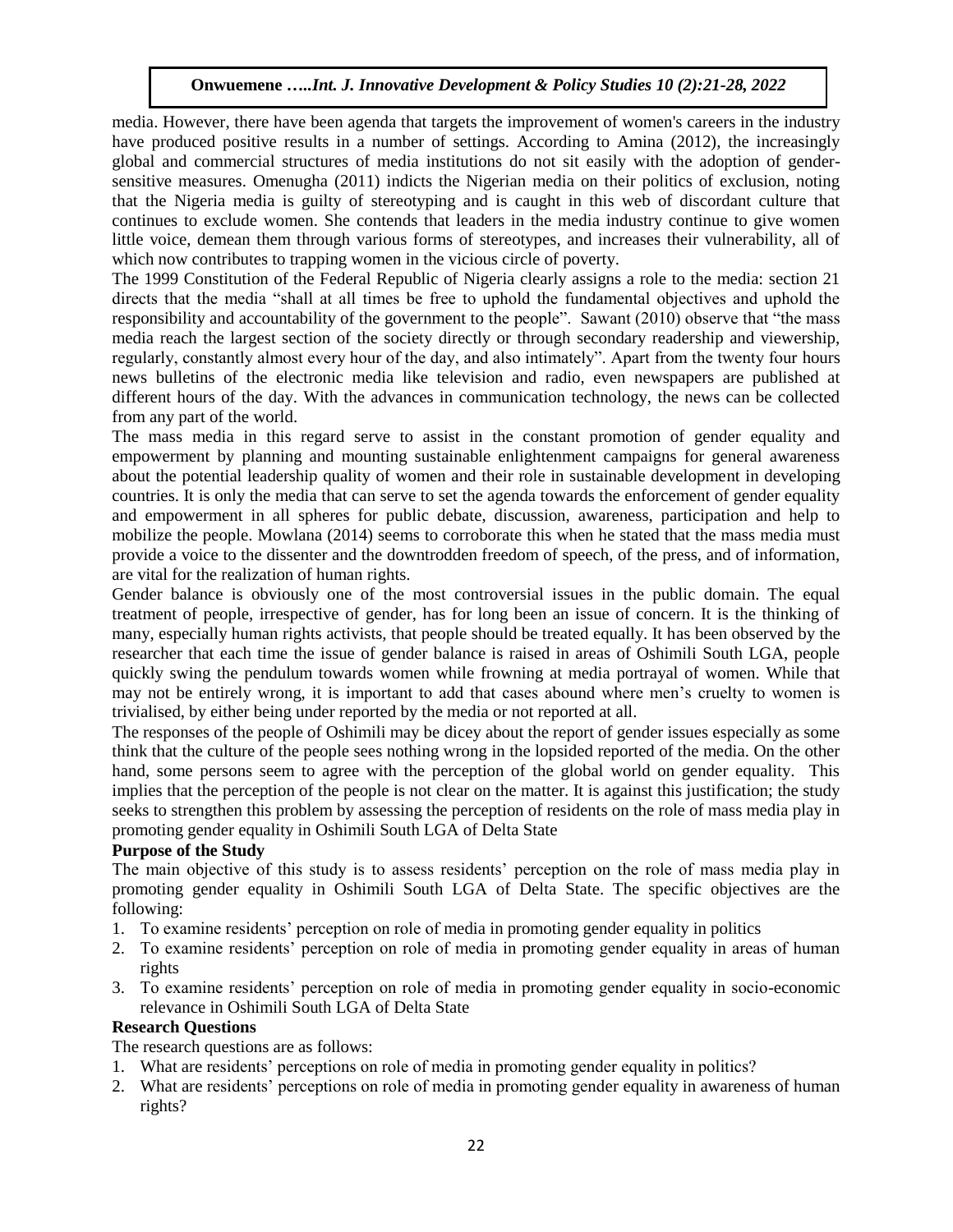3. What are residents' perceptions on role of media in promoting gender equality in awareness of socioeconomic relevance in Oshimili South LGA of Delta State?

## **Research Hypotheses**

HO1: There is no significant difference between the responses of male and female residents on role of media in promoting gender equality in politics

HO2: There is no significant difference between the responses of male and female residents on role of media in promoting gender equality in areas of human rights

HO3: There is no significant difference between the responses of male and female residents on role of media in promoting gender equality in socio-economic relevance in Oshimili South LGA of Delta State

## **METHODOLOGY**

## **Area of the Study**

Oshimili South Local Government Area is one of the twenty-five Local Government Areas making up Delta state. It is situated in the Niger Delta Region/the South-South geo-political zone of Nigeria. It has an area of 268 km² and an estimated population of 206,600 as at the 2016. Major towns include: Asaba, Oko and Okwe

## **Research Design**

The research work adopted a survey research design. The method is appropriate for the study since a questionnaire was used in the collection of data for data that already exist.

## **Sources of Data**

Primary source of data was used for the study. Questionnaire was used to elicit response from the subjects **Population of the Study**

The population of the study is 206,600 estimated residents from the three major towns (Okwe, Asaba and Oko) that make up Oshimili South LGA. This is according to 2006 population census figure.

## **3.5 Sample Size**

Taro Yamane's formula was used to derive three hundred ninety-nine (399) respondents used as sample for the study.

Taro Yamene's formula:  $n=N/1+N$  (e)<sup>2</sup>

Where:  $n=$  sample size required

N= number of people in the population

 $e =$  allowable error  $(\%)$ 

 $n= 206600/1+206600 (0.05)^2$ 

 $= 206600/517.5$ 

 $=399.22$ 

Aprox= 399 respondents

## **Sample and Sampling Technique**

The study was able to select the 399 respondents using the three major towns that make Oshimili LGA known as Okwe, Asaba and Oko. For the purpose of this research work, the researcher made use of the purposive sampling method, which is a non-probability sampling method in which decisions concerning the individuals to be included in the sample are taken by the researcher, based on a variety of criteria which may include specialist knowledge of the research issue, or capacity and willingness to participate in the research.

## **Method of data collection and validation of instrument**

Structured questionnaire was used for data collection in this study. Three experts from Department of mass communication, Delta State University, Abraka were requested to review the questionnaire items to: determine the accuracy; relevance; clarity and total coverage of the content; determine the appropriateness of the instruction to the respondents; and evaluate the suitability and adequacy of the questionnaire in line with research variables.

## **Reliability of Data**

The reliability of the instrument was established using the Cronbach Alpha and the split-half technique. Trial testing of the instrument was carried out by using 20 residents from Oshimili North Local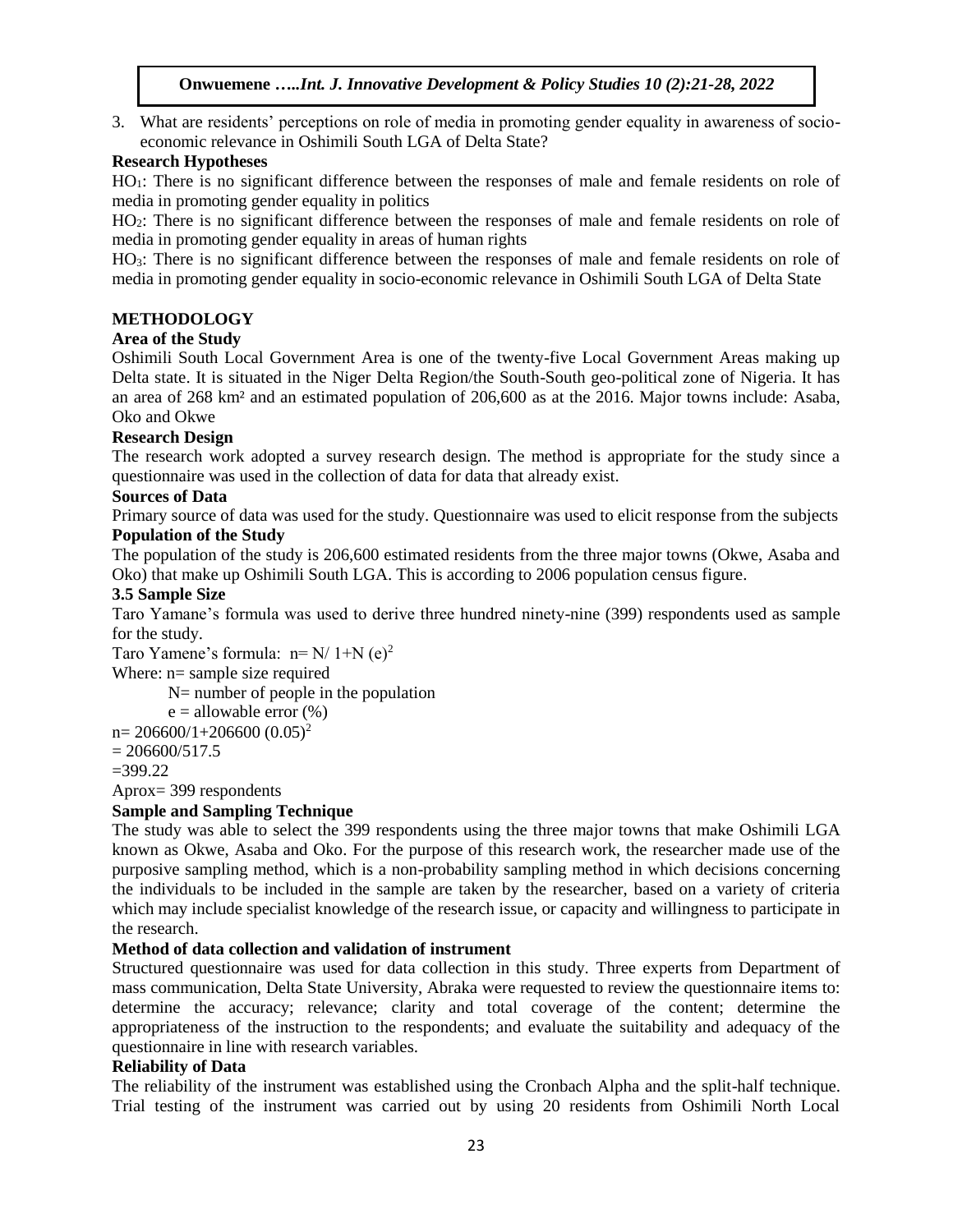**Onwuemene …***..Int. J. Innovative Development & Policy Studies 10 (2):21-28, 2022*

Government. This population is different from the sample of the study. A coefficient value of 0.82 was obtained. The high coefficient suggests that the instrument was reliable for the study.

#### **Method of Data Analysis**

**RESULTS** 

Data collected from the field was analyzed using mean and standard deviation. Items with mean score of 2.50 and above were agreed on while items with mean score of less were disagreed. Hypotheses were analyzed using simple regression at 0.05 level of significance.

| Table 1: Demographic characteristics of respondents $(N=256)$ |                  |            |  |  |  |  |  |
|---------------------------------------------------------------|------------------|------------|--|--|--|--|--|
| <b>Variables</b>                                              | <b>Frequency</b> | Percentage |  |  |  |  |  |
| Gender                                                        |                  |            |  |  |  |  |  |
| Male                                                          | 129              | 50.39      |  |  |  |  |  |
| Female                                                        | 127              | 49.61      |  |  |  |  |  |
| Age (years)                                                   |                  |            |  |  |  |  |  |
| Below 20                                                      | 03               | 1.17       |  |  |  |  |  |
| $20 - 30$                                                     | 73               | 28.51      |  |  |  |  |  |
| $31 - 40$                                                     | 125              | 48.83      |  |  |  |  |  |
| Above 40                                                      | 55               | 21.48      |  |  |  |  |  |
| <b>Educational Level</b>                                      |                  |            |  |  |  |  |  |
| PhD                                                           | 04               | 1.56       |  |  |  |  |  |
| <b>Masters</b>                                                | 13               | 5.07       |  |  |  |  |  |
| Bachelors/HND                                                 | 75               | 29.29      |  |  |  |  |  |
| NCE/OND                                                       | 108              | 42.18      |  |  |  |  |  |
| Others                                                        | 56               | 21.87      |  |  |  |  |  |
| <b>Number of Children</b>                                     |                  |            |  |  |  |  |  |
| None                                                          | 15               | 5.85       |  |  |  |  |  |
| $1 - 3$                                                       | 176              | 68.75      |  |  |  |  |  |
| $4 - 6$                                                       | 34               | 13.28      |  |  |  |  |  |
| Above 6                                                       | 31               | 12.11      |  |  |  |  |  |

| KESULIS.                                                      |  |
|---------------------------------------------------------------|--|
| Table 1: Demographic characteristics of respondents $(N=256)$ |  |

The result in Table 1 showed that most (50.39%) of the respondents were male while 49.61% were female. Response on age that 77.34% the respondents were within age of  $20 - 40$  years, 1.17% were below 20 years and 21.48% were above 40 years. Response on educational level indicated that 1.56% of the respondents had PhD, 5.07% had Masters Degree, 29.29% had B.Sc/HND, 64.05% had NCE/OND certificate and other certificates. Response on number of children indicated that most (68.75%) of the respondents have between  $1 - 3$  children, 5.85% had no child, 13.28% have between  $4 - 6$  children, 12.11% have above 6 children.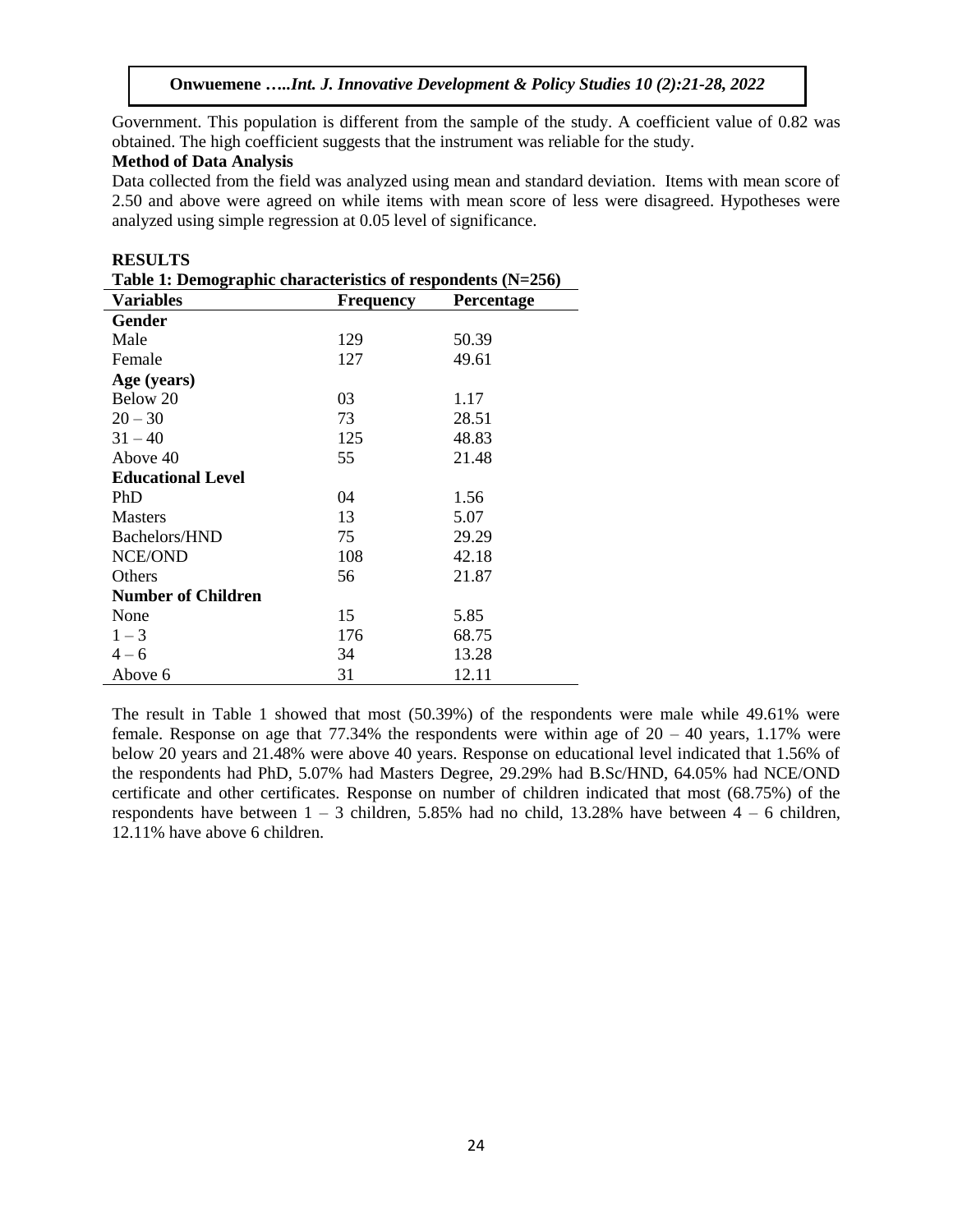**Onwuemene …***..Int. J. Innovative Development & Policy Studies 10 (2):21-28, 2022*

#### **Research Question 1**

*What are residents' perceptions on role of media in promoting gender equality in politics?*

**Table 2: Summary statistics on residents' perceptions on role of media in promoting gender equality in politics (N= 256)**

| S/N            | <b>Statement items</b>                                            | <b>Mean</b> | <b>SD</b> | <b>Remark</b> |
|----------------|-------------------------------------------------------------------|-------------|-----------|---------------|
| $\overline{1}$ | The media relegate women to supporting roles in politics          | 3.03        | 0.62      | Agree         |
|                | and leadership                                                    |             |           |               |
| $\overline{2}$ | Media do not provide adequate attention to the reportage of 3.59  |             | 0.74      | Agreed        |
|                | election campaign by the few female candidates                    |             |           |               |
| 3              | Media owners and proprietors do not provide adequate 2.03         |             | 0.77      | Disagree      |
|                | space or airtime to female political candidates                   |             |           |               |
| $\overline{4}$ | Media report less of female politicians to maintain societal 2.68 |             | 0.68      | Agree         |
|                | tradition                                                         |             |           |               |
| 5              | Women who compete for and then win the top job are 3.78           |             | 0.81      | Agree         |
|                | vulnerable to the media's personalizing proclivities              |             |           |               |
| 6              | Women's electoral success is compromised by a journalistic 2.01   |             | 0.86      | Disagree      |
|                | emphasis on personal and corporeal characteristics                |             |           |               |
|                | (trivialization)                                                  |             |           |               |

The result in Table 2 showed that statement items had a mean range of 2.01 to 3.78. Some of the mean were above the bench-mark of 2.50. However, items 3 and 6 had mean values below the bench-mark while items 1, 2, 4 and 5 were above the bench-mark value. The standard deviation of the items ranged from 0.62 to 0.86. This indicated that respondents were unanimous in their responses.

## **Research Question 2**

*What are residents' perceptions on role of media in promoting gender equality in awareness of human rights?*

| Table 3: Summary statistics on residents' perceptions on role of media in promoting gender |  |  |  |
|--------------------------------------------------------------------------------------------|--|--|--|
| equality in awareness of human rights $(N = 256)$                                          |  |  |  |

| S/N            | <b>Statement items</b>                                                                                                                                              | <b>Mean</b> | <b>SD</b> | <b>Remark</b> |
|----------------|---------------------------------------------------------------------------------------------------------------------------------------------------------------------|-------------|-----------|---------------|
| $\mathbf{1}$   | The media has provided series of radio and television 2.51<br>episodes to highlight intimate partner violence, date rape<br>and sexual harassment                   |             | 0.63      | Agree         |
| 2              | Media campaigns have targeted men specifically, aiming to 2.31<br>challenge traditional concepts of masculinity associated with<br>violence                         |             | 0.72      | Disagree      |
| 3              | The TV and radio initiate series on educational initiative that 2.06<br>raises awareness about violence against women and<br>challenges men to speak out against it |             | 0.74      | Disagree      |
| $\overline{4}$ | Mass media provides programmes that empower women and 3.31<br>young people to take control of their lives and to promote<br>women's rights and gender equality      |             | 0.78      | Agree         |
| 5              | Mass media campaign often highlight how men can be 2.61<br>strong without overpowering others and aim to redefine<br>masculinity                                    |             | 0.68      | Disagree      |

The result in Table 3 showed that the respondents indicated disagreement with most of the identified indices for gender equality in awareness of human rights. The statement items had a mean range of 2.06 to 3.31. Most of the means were below the bench-mark of 2.50 while items 1 and 4 were above the cut-off point. The standard deviation of the items ranged from 0.54 to 0.78. This indicated that respondents were unanimous in their responses.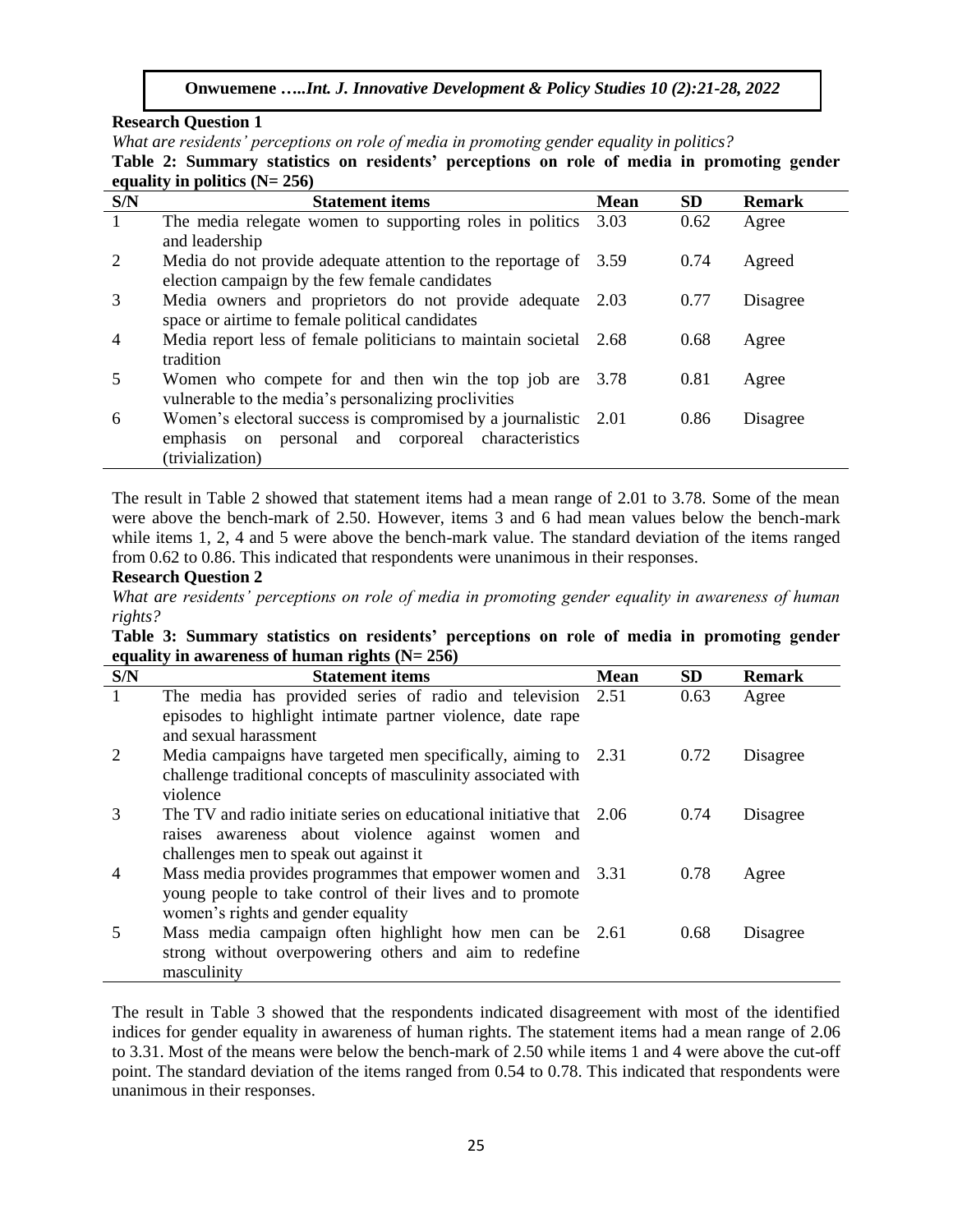**Onwuemene …***..Int. J. Innovative Development & Policy Studies 10 (2):21-28, 2022*

**Research Question 3:** *What are residents' perceptions on role of media in promoting gender equality in awareness of socio-economic relevance in Oshimili South LGA of Delta State?*

**S/N Statement item Mean SD Remark** 1 Mass media conducts debates to sensitize women to participate in decision-making in the community 3.02 0.72 Agree 2 Programmes from TV and radio stations help acquire new knowledge and needed skills 2.84 0.90 Agree 3 Mass media understand how their audience thinks and so in their framing act that can help their audience to grow socio-economically 2.77 0.85 Agree 4 Mass media use communication to promote hard work, cooperation and coordination between male and female folk to boost the socio-economic activities in the community 0.66 Agree

**Table 4: Summary statistics on residents' perceptions on role of media in promoting gender equality in awareness of socio-economic relevance (N=256)**

The result in Table 4 indicates that the mean items had a range of 2.77 to 3.81. The means were above the bench mark of 2.50. The result indicated that mass media promotes gender equality by show casing women's socio-economic relevance. The standard deviation of the items ranged from 0.66 to 0.90. This indicated that respondents were close to one another in their responses or had a uniform perception.

# **Hypothesis 1**

HO1: There is no significant difference between the responses of male and female residents on role of media in promoting gender equality in politics

**Table 5: t**-**test analysis of the mean ratings of male and female residents on role of media in promoting gender equality in politics (N= 256)**

| $\sim$<br>Gender |     | <b>Mean</b> | <b>SD</b> | t-value | t-tab | <b>Decision</b> |
|------------------|-----|-------------|-----------|---------|-------|-----------------|
| Male             | 129 | 2.72        | 0.81      | .92     | 1.96  | Accepted        |
| Female           | 127 | 2.29        | 0.76      |         |       |                 |
| <b>Total</b>     | 256 |             |           |         |       |                 |

Table 5 presents the t-test summary analysis of the mean responses of male and female residents on role of media in promoting gender equality in politics. The data revealed that the t-value was less than the ttab at 0.05 level of significance. With this result; the null hypothesis (Ho) is accepted. This indicates that there is no significant difference between the mean ratings of male and female residents on role of media in promoting gender equality in politics in Oshimili South LGA of Delta State

## **Hypothesis 2**

HO2: There is no significant difference between the responses of male and female residents on role of media in promoting gender equality in areas of human rights

**Table 6: t-test analysis of the mean ratings of male and female residents on role of media in promoting gender equality in areas of human rights**

| Gender       |               | <b>Mean</b> | <b>SD</b> | t-value | t-tab | <b>Decision</b> |
|--------------|---------------|-------------|-----------|---------|-------|-----------------|
| Male         | 129           | 2.56        | 0.71      | . 89    | 1.96  | Accepted        |
| Female       | $\sim$<br>12. | 2.79        | 0.66      |         |       |                 |
| <b>Total</b> | 256           |             |           |         |       |                 |

## **Source: Field Work, 2020**

Table 6 presents the t-test summary analysis of the mean responses of male and female residents on role of media in promoting gender equality in areas of human rights. The data revealed that the t-value was less than the t-tab at 0.05 level of significance. With this result; the null hypothesis (Ho) is accepted. This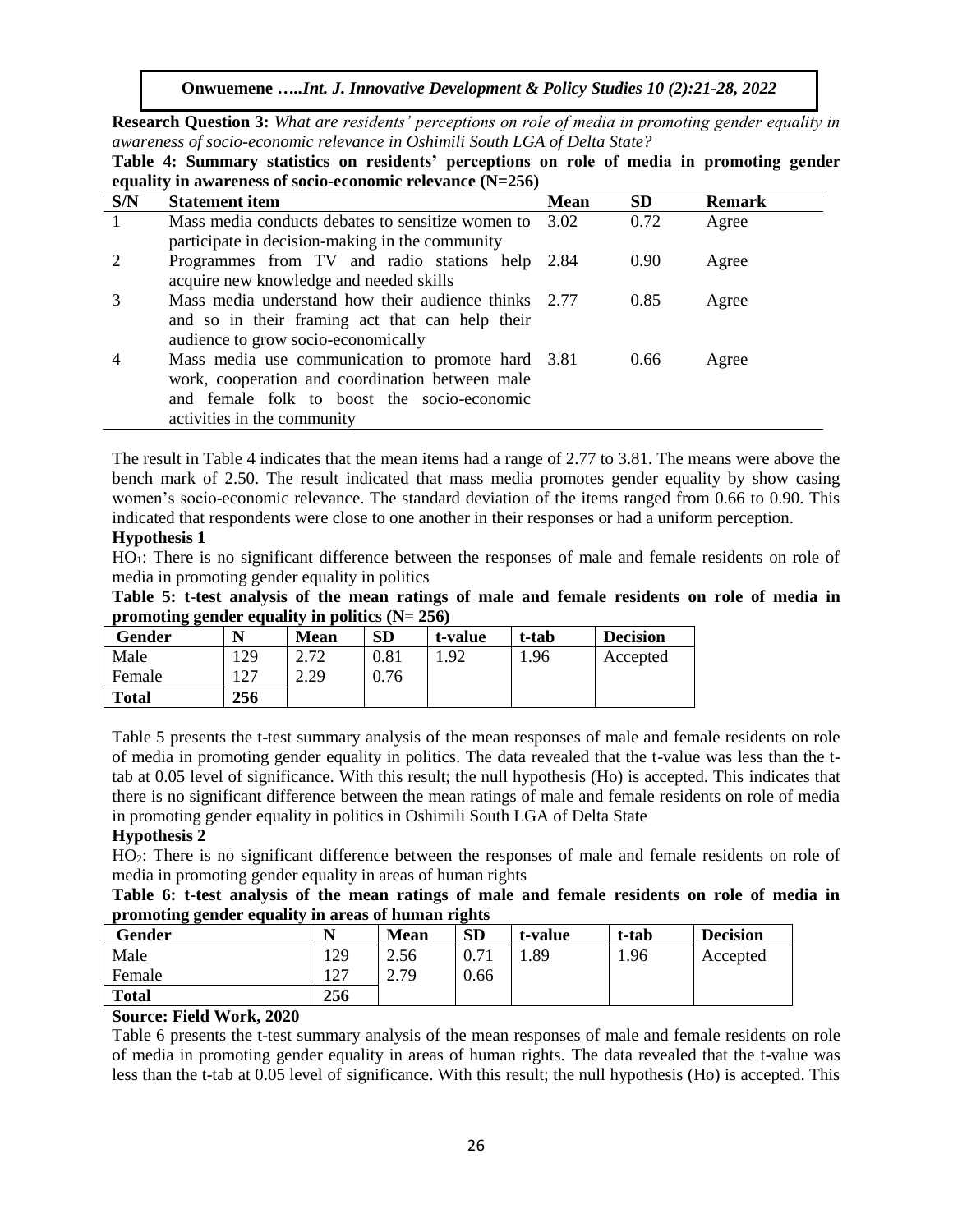indicates that there is no significant difference between the mean ratings of male and female residents on role of media in promoting gender equality in areas of human rights

# **Hypothesis 3**

HO3: There is no significant difference between the responses of male and female residents on role of media in promoting gender equality in socio-economic relevance in Oshimili South LGA of Delta State **Table 7: t-test analysis of the mean ratings of male and female residents on role of media in promoting gender equality in socio-economic relevance in Oshimili South LGA of Delta State**

| Gender       | N   | <b>Mean</b> | <b>SD</b> | t-value | t-tab | <b>Decision</b> |
|--------------|-----|-------------|-----------|---------|-------|-----------------|
| Male         | 29  | 2.59        |           | .99     | 1.96  | Rejected        |
| Female       | n מ | 2.89        | 0.66      |         |       |                 |
| <b>Total</b> | 256 |             |           |         |       |                 |

Table 7 presents the t-test summary analysis of the mean responses of male and female residents on role of media in promoting gender equality in in socio-economic relevance in Oshimili South LGA of Delta State. The data revealed that the t-value was greater than the t-tab at 0.05 level of significance. With this result; the null hypothesis (Ho) is rejected. This indicates that there is significant difference between the mean ratings of male and female residents on role of media in promoting gender equality in in socioeconomic relevance in Oshimili South LGA of Delta State

## **DISCUSSION OF THE FINDINGS**

## **Residents' perceptions on role of media in promoting gender equality in politics**

The result in Table 2 showed that the residents perceive that media do not provide adequate attention to female candidates for election, relegate women to supporting roles in politics and leadership, media report less of female politicians to maintain societal tradition. Even women who compete for and then win the top job are vulnerable to the media's personalizing proclivities. This result implies that mass media do not effectively promote gender equality through politics in Oshimili South LGA of Delta State. In line with the finding, Oyinade, Daramola and Lamidi (2013) reported that the media have scored below average, relegating women to supporting roles in politics and leadership. Also, Ajayi (2007) posits that the loop sided practices of media notably signal masculinity of politics and women's alienation from the mainstream Nigeria's politics.

## **Role of media in promoting gender equality in areas of human rights**

The result in Table 3 showed that resident agreed that media provides series of radio and television episodes to highlight intimate partner violence, date rape and sexual harassment and also media that provides programmes that empower women and young people to take control of their lives. This implies that media in the area of study promoted human rights of women. However, it was noted that TV and radio did not initiate series on educational initiative that raises awareness about violence against women. In consonance with the finding, Endong and Obonganwan (2015) reported that media world in Nigeria seems particularly to be one of the areas in which relatively little is achieved so far, as concerns women empowerment and gender-equality. Unfortunately, it is only extreme cases of women's rights violation which results in death or permanent disability that earns the media attention and the police interests (Allanana, 2013).

## **Residents' perceptions on role of media in promoting gender equality in awareness of socioeconomic relevance in Oshimili South LGA**

The result in Table 4 showed that residents agreed that programmes from TV and radio stations help acquire new knowledge and needed skills, they also perceive that mass media understand how their audience thinks and so in their framing act that can help their audience to grow socio-economically. The residents agreed that mass media conducts debates that sensitize women to participate in decision-making in the community. The result indicated that the media promoted gender equality in awareness of socioeconomic relevance among women folks. In line with the finding, UNESCO (2013) reported that women are becoming better organized with professional associations and other bodies to promote women